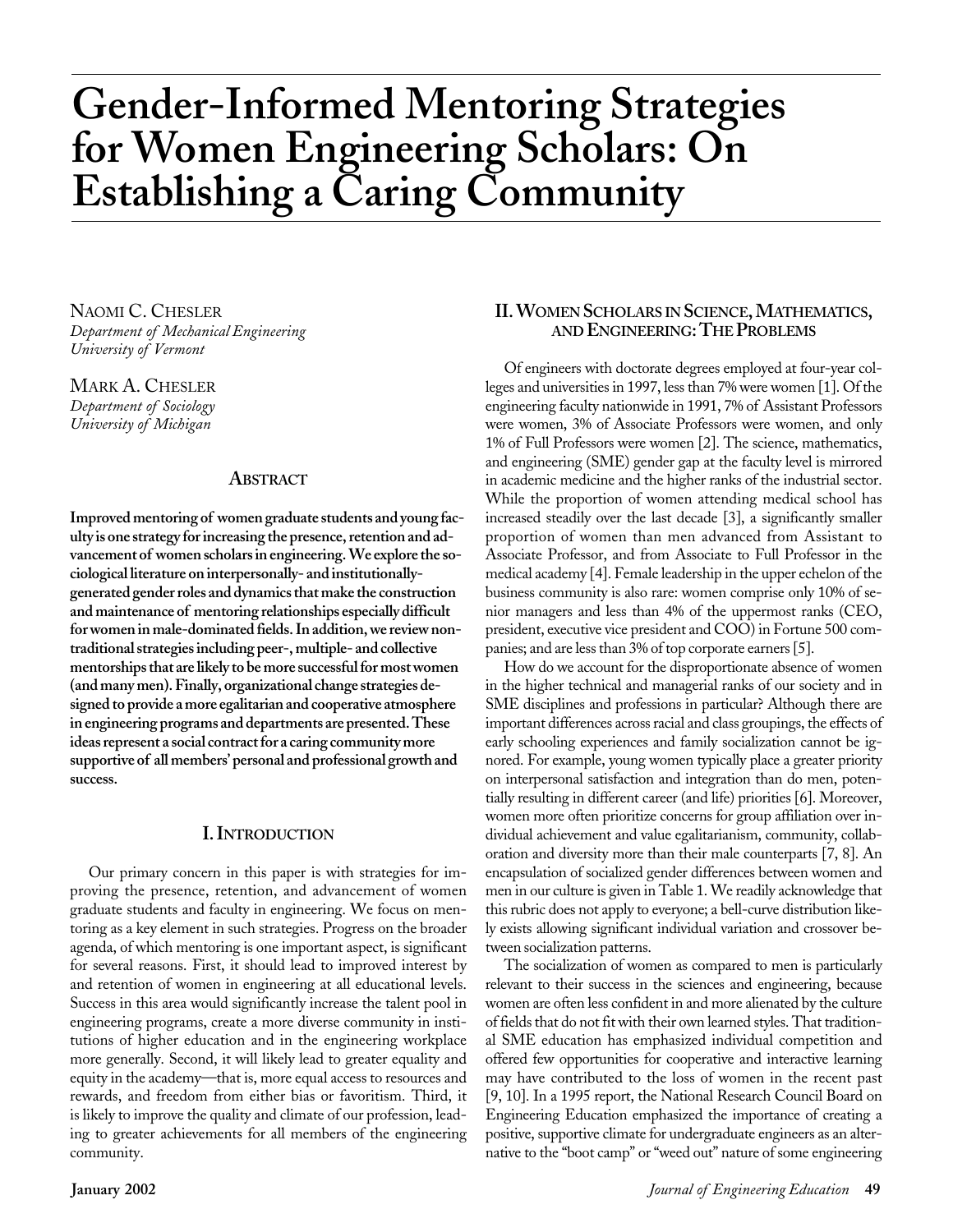|                          | Female            | Male                      |
|--------------------------|-------------------|---------------------------|
| <b>Motivation</b>        | Encouragement     | Challenge                 |
| <b>Group Interaction</b> | Integrated        | Separated                 |
| <b>Task Engagement</b>   | Collaborative     | Competitive               |
| <b>Vision of Success</b> | Group Affiliation | Individual<br>Achievement |

*teristics and goals (adapted from reference [6]).*

programs [11]. Indeed, adverse reactions to negative pedagogical and peer group experiences leads to higher "switch rates" (rates at which people leave SME for other fields) among women undergraduates as compared to men with similar grades [12, 13]. While many undergraduate curricula are being revised to encourage collaboration and integration, reform of graduate programs lags far behind. Furthermore, the strategies being explored for retaining and promoting women undergraduate students provide only a starting place for what is needed at the graduate and post-graduate or faculty levels. At these academic later stages, women are a small minority and the culture is predominantly male-oriented; the engineering academy may, thereby, be considered "gendered."\*

Women who successfully pursue careers in science and engineering despite these challenges often face additional difficulties in their interpersonal relationships and self-esteem. Anecdotal evidence suggests many men find women in engineering either "unnatural" or unfeminine, marginalizing them through the use of pejoratives such as ugly, sexually deviant, or suggesting they are too smart or "too busy to be attractive" [11, 14]. When these perceptions, and related behaviors, are acted out in the classroom, hallways and faculty meetings, observed by students, and tolerated by colleagues, they are reinforced in the lives of both men and women. These barriers prevent many women from succeeding in SME fields and contribute to the "leaky pipeline" of women in engineering at both the masters and doctoral levels [10]. Since these discriminatory patterns continue in the lives of women faculty, women must enter and find their way in a "chilly climate" [15]. Once in these environments, the familial and care-taking roles expected of women as wives and mothers compete with academic demands. Cole [16] refers to the combination of these patterns as the "accumulating disadvantages" or barriers to the success of women in science. While these disadvantages and barriers are slowly lessening, and more women are present and becoming successful in SME, much more progress needs to be made. The hope is to increase the number of women scholars who enter, stay, and advance in engineering by creating a supportive research, teaching, and service environment with approachable, accessible senior faculty of either gender.

## **III. MENTORING AS A SOLUTION**

We hold no illusion that these issues will be eliminated simply by improved mentoring of women graduate students and faculty in

**50** *Journal of Engineering Education* **January 2002**

science and engineering. However, improved mentoring of women can have significant impact on their careers and lives, and on the academic climate and structure more generally. Indeed, quantitative studies on mentor functions and outcomes in organizations have shown that both formal and informal mentoring are effective in promoting protégé advancement and compensation [17]. Moreover, Ambrose *et al.* provide biographical summaries of successful women in these fields who consistently report the personal importance of effective and caring mentors [18]. In addition, "women faculty members who have thrived appear to have in common two significant characteristics: ...they all identify sufficiently positive relationships with their own graduate school advisors as crucial…(and)…all of these dedicated women labor to interpret an appropriate role as advisor to their female students" [14]. We are particularly concerned with formulating mentoring strategies informed by the gender socialization of women and the current operation of a male milieu in the engineering academy; strategies which are designed to meet the needs of both women and men.

#### *A. Traditional Mentoring Models*

Mentoring is traditionally a developmental relationship in which an experienced person provides both technical and psychosocial support to a less experienced person. In return, the mentor gains personal satisfaction, respect from colleagues for successfully developing younger talent, and in the best case grows intellectually as well. One of the earliest discussions of mentoring is found in Greek mythology, wherein Athena, the Goddess of wisdom and the civilized life, protects and guides Odysseus on his journeys and prompts him to find the courage to act in the face of many dangers. She also appears in the form of a man—Mentor—to guide his son Telemachus, and to urge him to search for news of his father.

Mentoring has multiple aspects and functions, and has variously been described as fulfilling either or both the technical and psychosocial needs of the less experienced person. Examples of the technical knowledge-based or career development issues include how to solve a particular technical problem, continue intellectual growth, approach a new internship, job or course, develop a syllabus or field project, prepare a research proposal, balance work overloads, present an appeal to a faculty member or department chair, ask for an assignment change, and learn the "unwritten rules" of the organization (e.g., dress codes, address titles, social styles and norms). Mentors and protégés also may address psychosocial issues such as how to deal with difficult peer or faculty relationships or personality conflicts, balance school, work and family pressures, respond to sexism and discrimination, establish a sense of competence, cope with disappointment, find courage, and grow as a person. The traditional conception of mentoring poses accomplishing such objectives within a two-person, mentor-protégé relationship [19].

*1) The Heroic Journey*: In the context of the male-dominated academy, especially in the sciences and engineering, the mentoring of both younger men and women generally has proceeded on the basis of a cultural style more suited to men. Two major components typify this approach to mentoring: (1) the priority of informational and technical conversation, relationships, and guidance over psychosocial issues; and (2) the commitment to "the heroic journey." Research with young men and women in science and engineering suggests that men have "a predominantly instrumental approach to education…contrasted with an affective orientation among many young women" [10]. Thus, the mentoring model that emphasizes technical

<sup>\*</sup>It is worth noting that the gendered nature of any organization may be invisible to both men and women. Indeed "gender may be deeply hidden in organizational processes and decisions that appear to have nothing to do with gender" but are "embedded and recreated daily in organizational activities, most of which do not appear to be gendered" [8].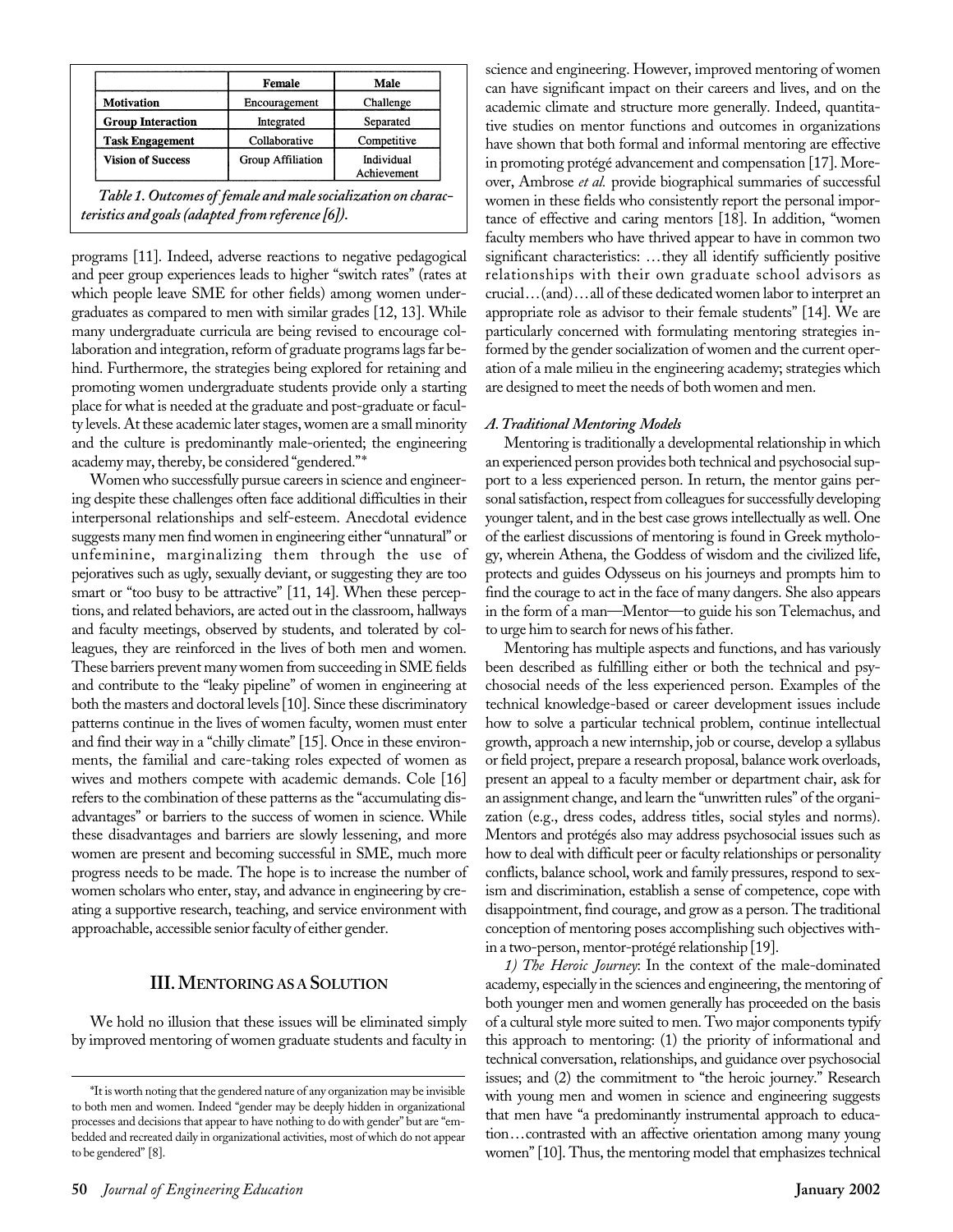and instrumental issues is well suited to the preponderance of traditionally-socialized men in these fields; at the same time, it does not fit well with the ways in which most women were socialized.

Seymour further describes the male socialization metaphor underpinning most traditional mentoring relationships as focusing on challenging the protégé, posing tasks in order to increase the young person's tolerance to stress (and, potentially, to weed out those who cannot rise to the challenge), and stressing independence [10]. Broome [20, 21] applies the works of Robert Bly and Joseph Campbell in discussing "the heroic engineer" and "the heroic mentorship." The hero's journey, in this interpretation, requires separation from dependency—including abandonment by former helpers, sole engagement in perilous adventure, and triumphant return. As Broome indicates, on this journey "the helper abandons the hero, leaving him or her eventually to slay the dragon" [20]. The denial of nurturing in the midst of stressful situations is presumed to lead to healthy independence and stems from traditional "tests of manhood" present in military and sport arenas. It also often leads to the highly competitive situation that Baum has called "the boot camp environment where one's success comes only at the failure of others" [22]. Reconsidering the gender patterns outlined in Table 1, this style clearly does not fit the socialization and styles of most women and their orientations to integration rather than separation, interdependence rather than either dependence or independence, and collaborative rather than competitive task engagement. Perhaps not as obviously, it also does not fit well for many men socialized in less gender-constricted ways.

*2) Cross-Gender (and Cross-Race) Mentoring*: That dominant mentoring style in science and engineering is based on a traditional model of male socialization is not the only impediment to successful mentoring of women scholars. It is also true that in these maledominated fields there are few senior female faculty available to act as mentors and models. Indeed, young people generally prefer to work with mentors and role models who are like themselves (probably because they perceive that these models will have experienced difficulties and challenges similar to their own [23]), and this is especially difficult for women in science and engineering fields. Seymour and Hewitt report that "women in departments with no female faculty at all experienced more difficulty than other women in believing that their own presence in the major was normal" [24]. The presence of a single token woman is not much better, since multiple female role models are important to send the message that there are alternative ways to be a woman in science. The result is, as Wankat and Oreovicz note, "Women faculty get less faculty support than men but need more" [25].

Even when senior women are present and available, junior women may not develop mentoring relationships with them for several reasons. First, when senior women are perceived as being outside the departmental norm, they will be less appealing mentors to young women attempting to construct their own personal and professional personae. A recent University of Michigan guide for graduate students notes, "faculty of color, female faculty, and [Lesbian, Gay, Bisexual and Transgender] faculty are aware that some graduate students do not select them as mentors because of their marginalized positions in the academy. Graduate students perceive that these faculty wield less power and influence inside and outside their department…and are therefore seen as being less effective on providing the types of instrumental assistance graduate students need" [26].

Second, a real lack of power and influence in their department may make senior women less effective mentors for their protégés.

According to the study of the status of faculty women in science at MIT, "While there was variation between departments, a common finding for most senior women faculty was that the women were 'invisible,' excluded from a voice in their departments and from positions of any real power" [27]. Interestingly, as junior faculty, these women had felt included and supported; "the 'marginalization' had occurred as the women progressed through their careers at MIT, making their jobs increasingly difficult and less satisfying" [27].

Third, some senior women may not wish to take on the role of mentoring junior women in particular, seeing this as a stereotypic role that adds to an already overloaded agenda. Others who do engage in mentoring young women faculty may do so in either ineffective or over-controlling ways.

For these reasons, cross-gender mentoring is the rule, and this reality sets the stage for relationships in which gender and status interact to produce all the confusions and dysfunctions present in crossgender relationships in a gender-privileged society. In particular, Kram has identified five major categories of cross-gender relationship complexities that can impede the mentoring relationship and may damage either the mentor or the protégé professionally and personally [28]. The most obvious complicating factor in cross-gender relationships is the development of intimacy and sexually-charged interactions. A second, less obvious obstacle is the adoption of stereotypical gender roles in the mentoring relationship such as parentchild or chivalrous knight-helpless maiden. Feist-Price provides a useful review and commentary on these issues in reference [29].

Finally, to the extent that senior male (or female) faculty either consciously or unconsciously adopt aspects of the "heroic male journey" as their mentoring model, they are likely to ill-serve female graduate students and young faculty. According to the generalized gender differences we have outlined, young women may be more comfortable responding to praise than to challenge, profit more from either non-affronting or non-aggressive challenges, perform better when supported rather than tested, seek peer collaboration rather than competition, and may wish to construct their careers (and lives) around different priorities than their male counterparts. These differences motivate the search for alternative mentoring strategies that are informed by, and cater to, societally-constructed differences between men and women.

## *B. Alternative Mentoring Models*

Hall and Sandler provide examples of innovative mentoring programs useful for women, and especially for women in non-traditional fields (like SME) as well as "older" women, "minority" women, and "disabled" women [30]. More recently, Tierney and Bensimon have argued that "The notion of a single experienced faculty member being willing and able to play the all-inclusive role of mentor to a protégé is wishful thinking" [31]. In truth, a variety of individuals are required to help meet a mentee's diverse needs. Ragins and Cotton also make a strong case against reliance on the single mentor model, arguing that "It is important for organizations to avoid sending the implicit message that once a protégé has an assigned (formal) mentor, this mentor is sufficient and that they should not attempt to gain an informal mentor" [17]. Both the diversity of younger professionals and their diverse needs, and the performance pressures and interest level of older faculty, mitigate against this "lone helper" model.

*1) Model 1: Multiple Mentoring*: In an alternative model that can be conceptualized as either a spider web or Venn diagram of interconnected circles, multiple mentoring encourages the protégé to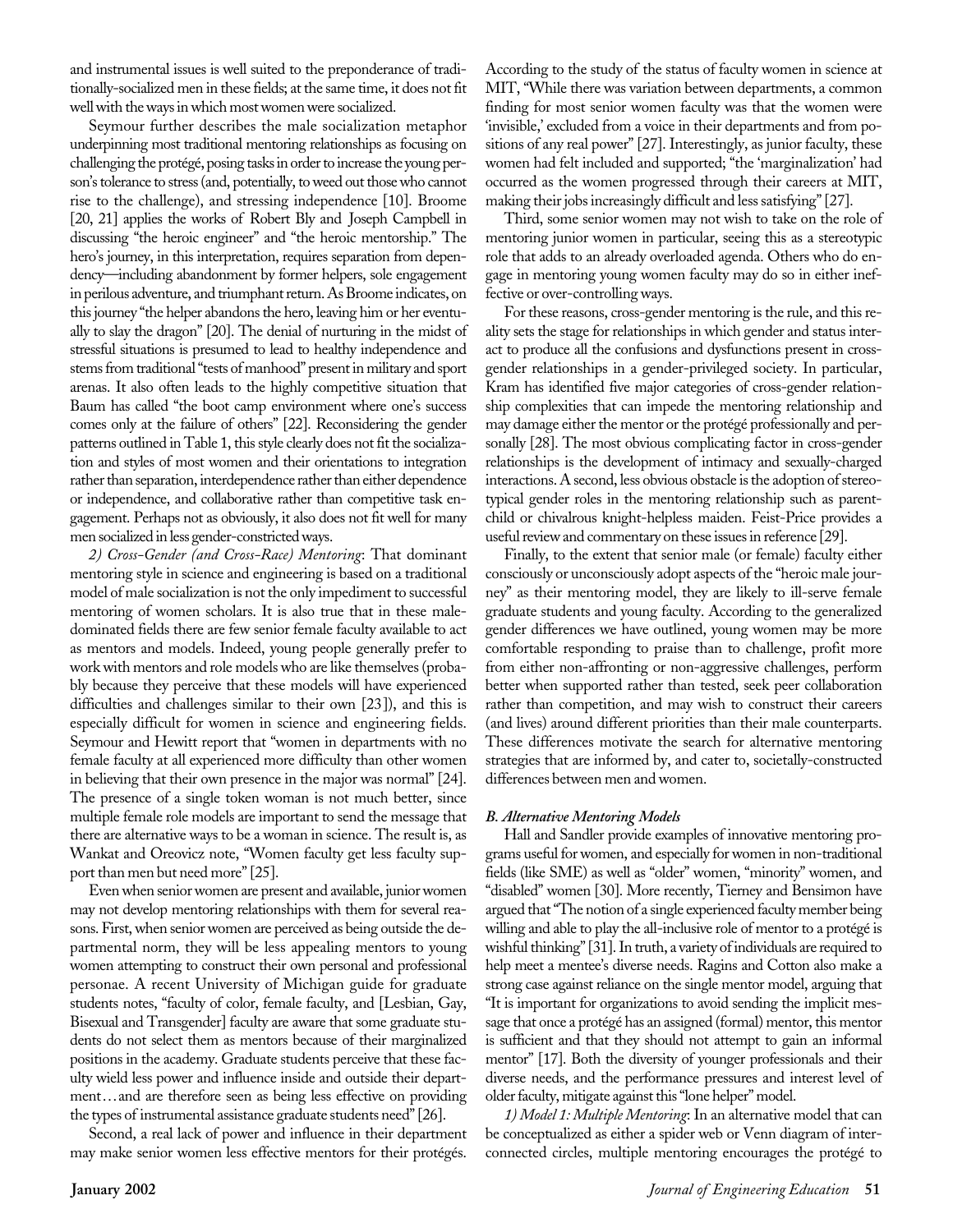*2) Model 2: Peer Mentoring*: Peer mentoring represents another alternative mentoring strategy that simultaneously builds community and de-emphasizes seniority and hierarchy. It also has been offered as a strategy that "may embody a more feminist construct

and presumably new career stage is not a trivial task.

vides a 'jump start' to a scientific career" [14, 35].

side the university" [33].

for promoting women in academia" [36]. Female friendship circles and study groups may help women SME students learn material and support one another while avoiding openly competitive or negative interactions with men. Limbert has described her personal experiences in a group for academic faculty and staff women that encourages support "across boundaries and disciplines,…[and] between disciplines and/or departments" [37]. In addition to the development of a broad and diverse professional community, Limbert promotes the flexibility and informality of peer mentoring relationships that enable women to "drop in and drop out." More generally, this flexibility in time and level of commitment directly addresses problems women often experience with the traditional mentoring model; that is, unpredictable family and child-care responsibilities and career interruptions. While peer mentoring strategies are worth further study, Chandler has predicted three main obstacles to their long-term success which all arise from the

construct a mentoring community based on a diverse set of helpers instead of relying on a single mentor. Humphreys [32] discusses the possibilities of "distributed mentorship", which includes as mentors both senior and junior colleagues, people inside as well as outside the academy, and electronic media as well as personal connections. In a pamphlet created by the University of Michigan for graduate students, potential protégés are advised to build "a mentoring team" and are reminded that "by having a team of mentors, you will not be harmed in any way if you work with someone who truly has limited access to the powerful networks of your discipline" [26]. In a parallel pamphlet created for faculty, potential mentors are advised "to help students cultivate multiple mentoring relationships inside and out-

Galbraith & Maslin-Ostrowski argue for the importance of long-term mentoring by a mentoring team [34]. They point out that it is important for mentoring team members "to establish a relationship with future mentees early in the students' academic careers. This would be accomplished in part through active listening and questioning that establishes a psychological climate of trust. This trust lays the foundation for a more engaging mentoring relationship. Without this type of connection, the likelihood of a meaningful mentor-mentee experience is limited" [34]. Several other researchers emphasize the importance of early mentoring whatever the educational or career stage of the female scientist: "Early inclusion in a strong network (of professional contacts) pro-

Some of these ideas have been tested by Packard [23], who has devised an intervention program aimed at helping protégés assemble a diverse set of mentors into a "composite mentor." Suggesting that young scholars consider the attractive traits of different role models in their environment, she argues that the composite mentor is especially promising for women in SME because they "struggle with the lack of mentor images in the field… It would help women make use of the available images in their environment" [23] including men and people from different backgrounds. The disadvantage of this approach is that the burden of community-building is laid upon the protégé. Also, finding a diverse set of helpers who meet the various and changing needs of the protégé in a new institution

abolition of the traditional hierarchy: "The competitive position that peers often find themselves in, lack of experience, and the difficulty that may arise if their careers advance at different rates" [36]. Struggle over whose needs are met when is another possible complication in this multiple mentor/multiple mentee strategy. Etkowitz emphasizes that such peer-generated or "bottom up" strategies only will be successful if powerful senior faculty and departmental leaders support such efforts and provide them with necessary resources and affirmation [14].

*3) Model 3: Collective Mentoring*: Collective mentoring is an evolution of the multiple mentor/single mentee model whereby senior colleagues and the department take responsibility for constructing and maintaining a mentoring team. Thus, mentoring becomes neither an individual one-on-one activity, nor one solicited and designed solely by the protégé. Instead, an entire department or organization must establish and ensure the effective mentoring and performance of graduate students and young professionals. In this way, senior colleagues and the department itself send the message that their progress is a priority concern and may create a departmental climate that overcomes some of the obstacles not only to effective mentoring of women, but also to their effective performance, retention and advancement. As Seymour and Hewitt argue, an effective program must have a "public commitment of senior administrators and departmental chairs. Successful programs draw upon the knowledge of senior women students and female faculty who know how the culture of S.M.E. departments work. They also employ the help of sympathetic male faculty as a network of mentors from professional work settings" [24].

Tierney and Bensimon [31] point out that collective mentoring is a formal and collective organizational task, part of the organization's responsibility to orient and socialize its new members. As such, "mentoring need not take place only in a senior faculty member's office or an orientation session at the beginning of the school year. The mail room, the faculty lounge, and any number of other institutional locations have potential for socializing individuals to the culture of the department and organization" [31]. Ginorio argues that women and people of color, especially, need to find a meaningful community in science and engineering, one that "would not include…outdated ideas of what a successful culture of science is: competitive, all engrossing, demanding to the exclusion of any other interest, and open only to the handful of individuals who can pass all the tests of misunderstood manhood that are demanded today" [9]. Organizational change that creates more egalitarian and caring communities will benefit men as well as women.

## *C. Organizational Change*

We have argued that mentoring is an important component of efforts to improve the presence, retention and advancement of women faculty and graduate students in engineering, and that women scholars in SME who seek mentoring relationships face a number of special challenges and obstacles. Some of these obstacles are generated by men and women's prior socialization, expectations and styles. Some are generated by peer gender dynamics and by the dynamics of inter-status mentoring across gender lines. Some are generated and reinforced by the culture, time and work expectations, tenure clock, and reward systems of the male-centered academy. Even when these organizational pressures are applied universalistically (e.g., without either apparent prejudice or bias) they have differential impact on male and female scientists.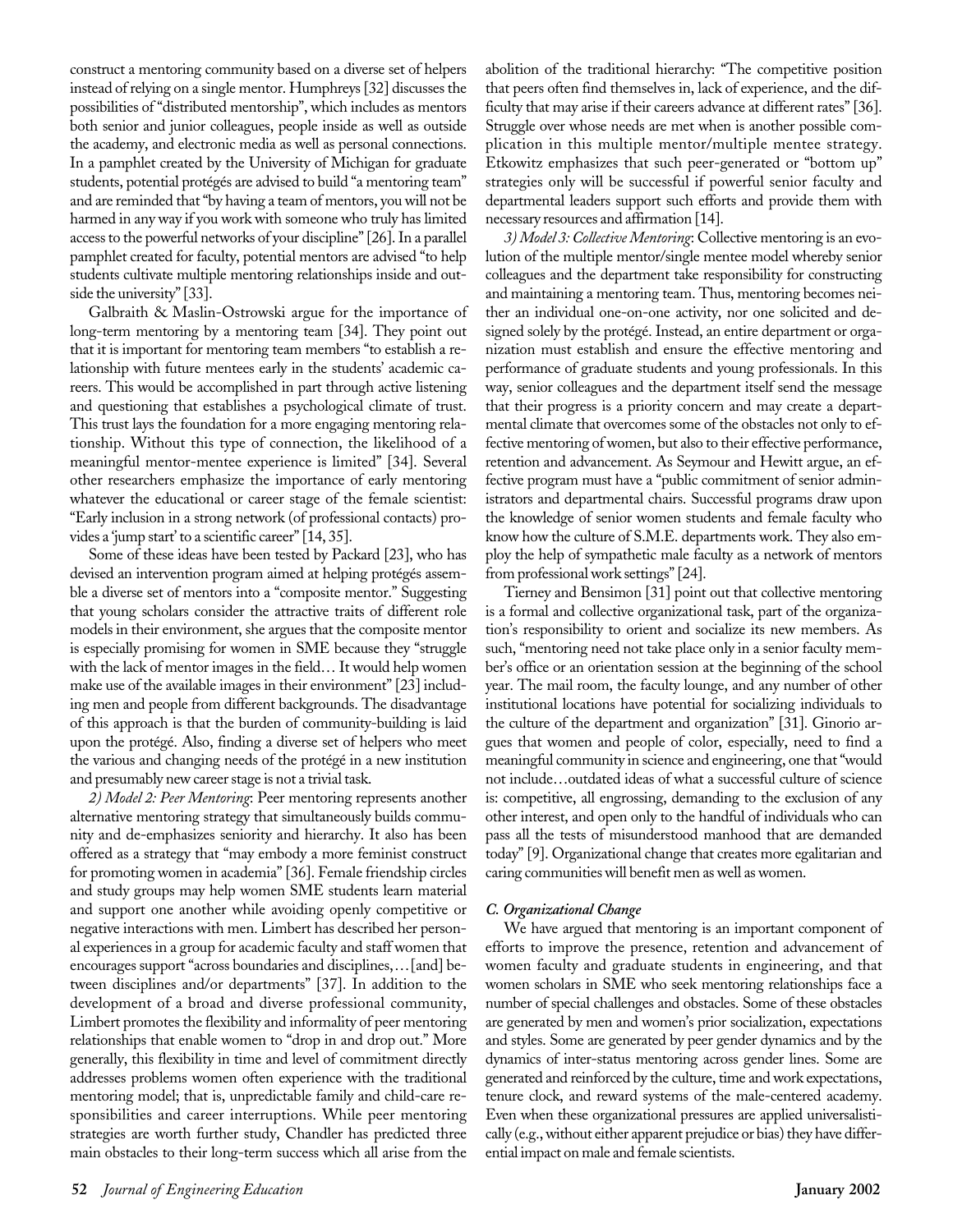Successful mentoring of women in SME must recognize the different cultural styles or worldviews of men and women, the diverse needs and styles of women from different cultural and class backgrounds, the needs of women (and many men) for supportive and nurturing relationships in the midst of a highly stressful and competitive profession, the different experiences of men and women in the scientific enterprise, and the socially-constructed and institutionally-supported dynamics of gender privilege that affect cross-gender relationships. While attention has begun to be paid to the special interpersonal sensitivities and political tactics that might be important in mentoring women graduate students and faculty, our particular concern has been with alternative models of the mentoring relationship itself, especially ones that originate from and cater to women's cultural styles.

However, new approaches to mentoring, by themselves, will not suffice to overcome the career barriers and disadvantages faced by women in SME. Mentoring is only one element to be considered in efforts to alter the culture and structure of the academy. In constructing a broader approach for improving women's ability and success in navigating the scholarly track in engineering, we draw from others' analyses of work organizations that dominate employees' lives. As Maier summarizes Argyris, in Model I (single loop learning) approaches, "we accept existing constraints as given, and we seek ways to enhance our performance…within and consistent with that worldview" [8]. Translated as "work within the system," this is conventional wisdom for junior people in any discipline. However, Model II (double loop learning) approaches "allow us to call the existing worldview itself into question" [8]. That is, at times one must challenge the traditional and orthodox image of a successful career pattern. In "greedy" institutions (those which require enormous time and energy commitments by male and female employees), it may be that institutional change through challenge is the only way for women (and men) to live full and fully integrated personal and professional lives. Successful mentors must assist in these challenges and changes: "Faculty who make the best mentors…buttress their female students against the 'slings and arrows' of outrageous treatment. Sometimes they are willing to advocate changes, going against prevailing conservative academic ethos with respect to academic practices" [14].

Thus, the effort to more effectively mentor women in the sciences and engineering will require change not only in how we think about mentoring, but also in how we think about broader faculty roles and institutional structures. Specifically, senior faculty, most of whom are male, may well need special training in implementing more effective mentoring of women and cross-gender mentoring relationships [31, 38]. (See also references [26] and [33]). Such training programs have already been developed in industrial and corporate settings. In order for the potential benefits of mentorship to be realized, the organization's reward system, culture, norms and definitions of tasks and functions must value and encourage relationship-building activities as central to organizational goals and objectives. For example, the mentoring activities of senior colleagues could be included in yearly evaluations and used in part to determine salary increases as a subset of the service category. The relevance of new departmental norms is crucial to the success of mentoring of any sort. As Seymour and Hewitt note, "without honest attempts by S.M.E. departments to confront and address the norms and practices which make it difficult for women to persist—including increasing the willingness of faculty to be the main source of mentoring for all students and the appointment of more female faculty and teaching assistants—the addition of mentoring services is unlikely to make other than marginal improvements in the attrition rates for women" [24].

Morgan argues further that "transforming our institutions to better serve the needs of women must include serious new kinds of hiring and retention programs, financial incentives for change, and circulating data on successful programs" [38]. Above all, it must include guaranteeing the presence of and respect for senior and powerful women, women who can effectively mentor younger women in their fields. Indeed, the entire discussion of mentoring young women simultaneously stems from this lack and seeks to redress it. Any of these efforts will require a "planned, deliberate change in the ethos of the academy" [39] as well as in its internal structures and relations with external constituencies.

None of this is likely to be easy. Institutional change and transformation, however necessary, is not to be undertaken lightly. However, there is precedent both in industry and in the academy. Research on planned change processes related to gender relations and gender equity in organizations has a relatively short but rich history (see references [40–45] for example). As a resource for our colleagues desirous and empowered to create lasting and successful institutional transformation, we recreate here Maier's table of alternatives to organizational systems and practices that stem from traditionally-male cultural styles. (See Table 2). When applied to mentoring strategies for women in science, mathematics, and engineering, these concepts

|                                          | Characteristics of<br>"Feminist<br>Organizational<br>Structures" [46] | Characteristics of a<br>"Feminine Model of<br>Organization" [4] | Practices of "Feminist"<br>Management" [48]                        | Characteristics of<br>Women-Led<br>Organizations [7] |
|------------------------------------------|-----------------------------------------------------------------------|-----------------------------------------------------------------|--------------------------------------------------------------------|------------------------------------------------------|
| Decision-making<br>strategy              | Work from democratic<br>authority                                     | Value members as<br>individuals                                 | Promote subordinate<br>empowerment                                 | Build consensus and<br>circular structures           |
| <b>Leadership strategy</b>               | Coordinate and facilitate                                             | Share power                                                     | Be responsive to diverse<br>circumstances;<br>contextualize issues | Operate from the center,<br>not the top              |
| <b>Motivation and long</b><br>term goals | Share knowledge and<br>skills                                         | Define careers in terms<br>of service to others                 | Seek transformational<br>outcomes for<br>(a) individual women,     | Serve as a vehicle for<br>continuous<br>improvement  |
|                                          | Connect mental and<br>manual labor                                    | Create a caring<br>community                                    | (b) women collectively,<br>$(c)$ men, and<br>(d) the organization  |                                                      |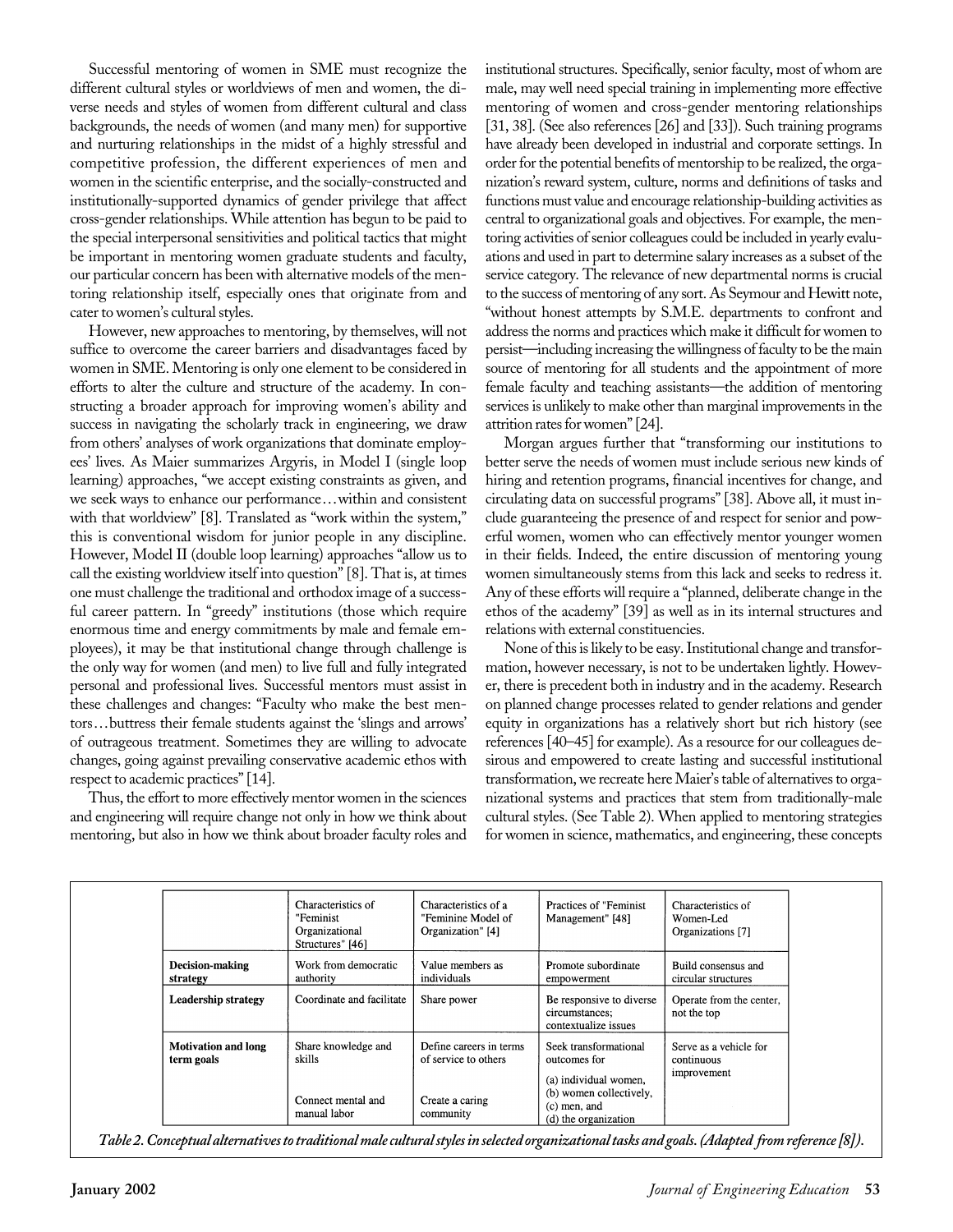should generate systems that fit more readily with women's cultural styles and, thus, meet their needs and expectations.

The implications of these concepts are that mentoring systems that stem from and lead to more inclusive, participatory and democratic organizational structures, that value junior (and senior) members as individuals with emotional and practical as well as intellectual needs and interests, and that share resources broadly in the effort to help members improve their personal as well as collective outcomes will be more effective for many women in SME and many younger men as well. Etkowitz presents a similar argument in distinguishing between departments with an "instrumental" or a "relational" culture. Whereas in instrumentally-focused departments "interpersonal interactions are minimal and open communication avoided," in relational departments there is a "collegial and cooperative atmosphere that provide the safety to take the risks necessary for innovative work and the collaboration necessary for networking" [14]. They conclude that the relational departments are most successful in attracting, retaining and advancing the professional achievements of women faculty.

Although these transformational objectives are important, we recognize that they are beyond the resources of many departments and colleges. In their absence, major revisions of the mentoring process that we have discussed here can and should be implemented. Perhaps the most important alternative perspective is a negation: the successful graduate student or faculty track in SME need not follow the pattern of a heroic journey. Junior scholars and faculty members can be encouraged to meet their potential rather than having it continually questioned, and assumed and aided to be successful. These ideas represent a social contract for the creation of a transforming and caring community.

# **IV. CONCLUSIONS**

Given the multiple tasks young scholars must learn to perform (e.g., learning and developing unique SME competencies, teaching and conducting research, publishing, navigating new jobs and institutions, and planning careers) multiple and collective mentorships will be more successful systems for advancing the careers of young women scholars in engineering. These mentoring activities require departmental and institutional commitment and must provide access to women faculty and especially to supportive senior women faculty, informational and technical guidance, nurturing interpersonal relationships, and a "warmer departmental climate" for women. Mentoring of women must also acknowledge and respond to the special ways in which women negotiate previously maledominated environments, maintain their unique personal and cultural identities, and balance career and family expectations and relationships. Above all, mentoring must be seen as more than an individual activity and other than a heroic challenge or test.

The larger goal of organizational change is not to accelerate the assimilation of women into the existing system, but to provide support, make the most positive value of gender (and racial) diversity, and engage people with different skills, styles and values in the effort to improve the organizational environment. Successful mentoring of women engineering scholars rests on, and can help create a more egalitarian and cooperative academic community which is also more caring and promotes all members' personal and professional growth and success.

#### **ACKNOWLEDGMENTS**

This material is based upon work supported by the National Science Foundation CAREER Grant Number 9985012 (NCC).

#### **REFERENCES**

[1] National Science Foundation/SRS, 1995 SESTAT Integrated Data System, Unpublished tabulation created by the authors.

[2] Daniels, J., "Population and Pipeline," *Bridging the Gender Gap in Engineering and Science*, Carnegie Mellon University, Pittsburgh, PA, 1995.

[3] *AAMC Reporter*, vol. 9, no. 3, 1999.

[4] Nonnemaker, L., "Women Physicians in Academic Medicine: New Insights from Cohort Studies," *New England Journal of Medicine*, vol. 342, 2000, pp. 399–405.

[5] Meyerson, D., and J. Fletcher, "A Modest Manifesto for Shattering the Glass Ceiling," *Harvard Business Review*, 2000, pp. 127–136.

[6] Gilligan, C., *In a Different Voice: Psychological Theory and Women's Development*, Harvard University Press, Cambridge, MA, 1982.

[7] Helgesen, S., *Female Advantage: Women's Ways of Leadership*, Doubleday Currency, New York, NY, 1995.

[8] Maier, M., "On the Gendered Substructure of Organization*," Handbook of Gender & Work*, G.N. Powell, Ed., Sage Publications, Thousand Oaks, CA, 1999.

[9] Ginorio, A., "A Culture of Meaningful Community," *Bridging the Gender Gap in Engineering and Science*, Carnegie Mellon University, Pittsburgh, PA, 1995.

[10] Seymour, E., "The Loss of Women from Science, Mathematics and Engineering Undergraduate Majors," *Science Education*, vol. 79, no. 4, 1995, pp. 437–473.

[11] National Research Council Board on Engineering Education, *Report on Designing an Adaptive System*, National Academy Press, Washington, D.C., 1995.

[12] Strenta, C., *et al., Choosing and Leaving Science in Highly Selective Institutions: General Factors and the Question of Gender*, Report to the Alfred P. Sloan Foundation, 1993.

[13] Astin, A., and H. Astin, *Undergraduate Science Education: The Impact of Different College Environments on the Educational Pipeline*, UCLA Press, Los Angeles, CA, 1993.

[14] Etkowitz, H., C. Kemelgor, and B. Uzzi, *Athena Unbound: The Advancement of Women in Science and Technology*, Cambridge University Press, NY, 2000.

[15] Hall, R., and B. Sandler, *Out of the Classroom: A Chilly Campus Climate for Women?*, Association of American Colleges, Washington, DC, 1984.

[16] Cole, J., *Fair Science: Women in the Scientific Community*, The Free Press, New York, 1979.

[17] Ragins, B., and J. Cotton, "Mentor Functions and Outcomes: A Comparison of Men and Women in Formal and Informal Mentoring Relationships," *Journal of Applied Psychology*, vol. 84, no. 4, 1999, pp. 529–550.

[18] Ambrose, S., *et al., Journeys of Women in Science & Engineering*, Temple University Press, Philadelphia, PA, 1997.

[19] Clark, S., and M. Corcoran, "Perspectives on the Professional Socialization of Women," *Journal of Higher Education*, vol. 57, no. 1, 1986, pp. 20–43.

[20] Broome, T., "The Heroic Mentorship," *Science Communication*, vol. 17, no. 4, 1996, pp. 398–429.